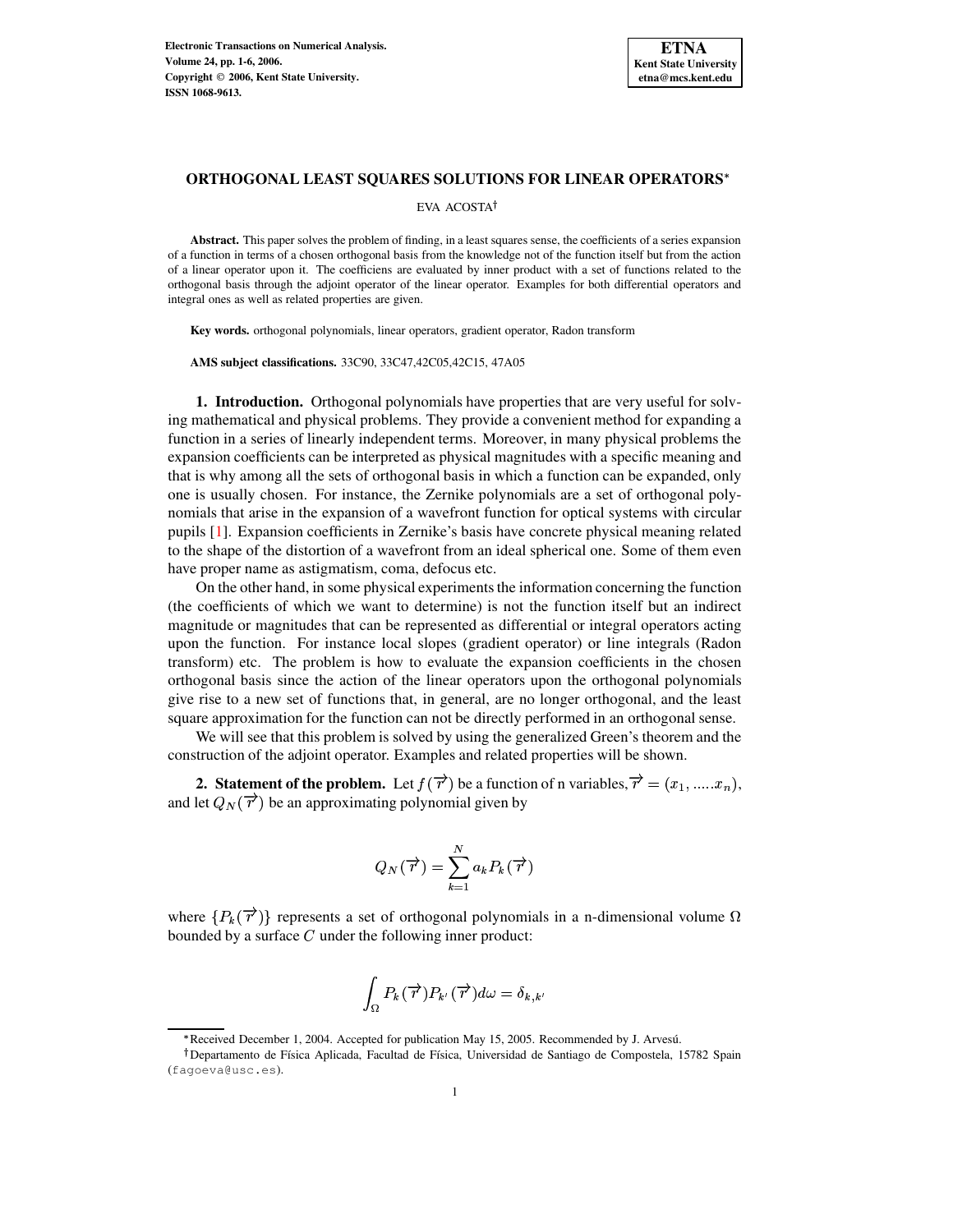## 2 E. ACOSTA

The fact that the polynomials  $P_k(\vec{r})$  are orthogonal, allow to obtain the expansion coefficients,  $a_k$ , that minimize the following norm of the difference between  $f(\vec{r})$  and  $Q_N(\vec{r})$ 

$$
\|f(\overrightarrow{r})-Q_N(\overrightarrow{r})\|=\int_\Omega(f(\overrightarrow{r})-Q_N(\overrightarrow{r}))^2d\omega
$$

<span id="page-1-0"></span>by simply performing the inner product of  $f(\vec{r})$  with the corresponding polynomial  $P_k(\vec{r})$ :

(2.1) 
$$
a_k = \int_{\Omega} P_k(\vec{\tau}) f(\vec{\tau}) d\omega
$$

On the other hand, if  $L$  represents a linear operator (or a set of linear operators) the expansion coefficients,  $a_k$ , of the approximating function can not be obtained generally in the orthogonal sense as defined in  $(2.1)^1$  $(2.1)^1$  $(2.1)^1$  since  $\{L(P_k(\vec{\tau}))\}$  is no longer a set of orthogonal functions.

<span id="page-1-2"></span>To solve the problem in the orthogonal sense explained above, we will make use of the generalization of the Green's Theorem [\[2\]](#page-5-1) and the adjoint operator of L, L. Thus if f and g are functions of  $\overrightarrow{r}$  the Green's Theorem establishes that:

(2.2) 
$$
gL(f) - f\widetilde{L}(g) = \nabla \cdot \overrightarrow{V}(f, g, \partial f, \partial g, ...)
$$

where  $\overrightarrow{V}$  is a generalized vector depending not only on f and g but also on their partial derivatives for differential linear operators and it can be set to zero for integral operators[\[2\]](#page-5-1).

Integrating both sides of [\(2.2\)](#page-1-2) over  $\Omega$  and making use of the divergence theorem [\[3\]](#page-5-2) in the right side, we get

$$
\int_{\Omega} f\widetilde{L}(g) d\omega = \int_{\Omega} gL(f) d\omega - \oint_{C} \overrightarrow{V}(f,g,\partial f,\partial g,...) d\overrightarrow{s}
$$

 $d\vec{s}$  being the outward drawn vector element of area. From this expression and [\(2.1\)](#page-1-0) it can be deduced that if there exists a set of functions  $\{g_k(\vec{r})\}$ such that  $\widetilde{L}(g_k(\vec{r})) = P_k(\vec{r})$  then the expansion coefficient  $a_k$  can be evaluated by inner product of  $L(f(\vec{r}))$  and  $g_k(\vec{r})$  plus a surface integral containing boundary conditions for some cases of differential operators:

$$
a_k = \int_{\Omega} g_k(\overrightarrow{r}) L(f(\overrightarrow{r})) d\omega - \oint_C \overrightarrow{V}(f, g_k, \partial f, \partial g_k, \ldots) d\overrightarrow{s}
$$

**3. Examples.** In what follows the problem will be illustrated with two different kind of linear operators: A differential one, the gradient of a function, and an integral one, the Radon transform.

**3.1. The gradient operator.** If the linear operator represents the gradient of the function

$$
\bigtriangledown f(\overrightarrow{r})=\left(\frac{\partial f(\overrightarrow{r})}{\partial x_{1}},...,\frac{\partial f(\overrightarrow{r})}{\partial x_{n}}\right)
$$

<span id="page-1-1"></span><sup>&</sup>lt;sup>1</sup>Unless we wanted the approximating function to be defined in terms of the eigenfunctions of the linear operator.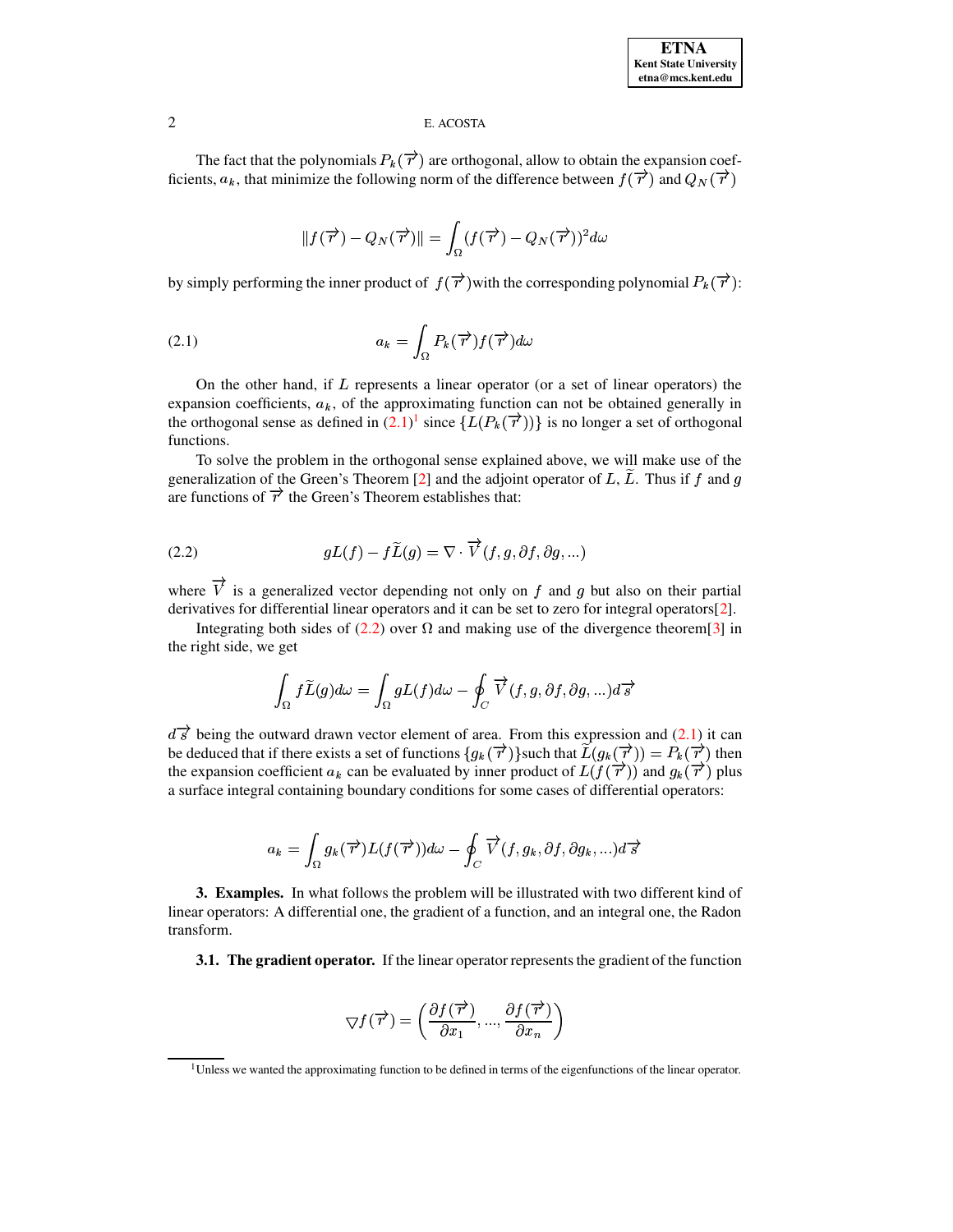#### ORTHOGONAL LEAST SOUARES SOLUTIONS FOR LINEAR OPERATORS 3

<span id="page-2-0"></span>the above result allow us to deduce that if there exists a set of vector functions  $\{\vec{g}_k(\vec{r})\}$ such that

(3.1) 
$$
\nabla \cdot \frac{\partial}{\partial k} (\overrightarrow{r}) = -P_k(\overrightarrow{r}) \text{ in } \overrightarrow{r} \in \Omega
$$

$$
\frac{\partial}{\partial k} (\overrightarrow{r}) \cdot \overrightarrow{n} = 0 \text{ in } \overrightarrow{r} \in C
$$

being  $\vec{n}$  an unitary outward drawn vector to C, then the expansion coefficients can be evaluated independently, in the orthogonal sense, as

$$
a_k=\int_\Omega\overrightarrow{g_k}(\overrightarrow{r})\cdot\nabla f(\overrightarrow{r})d\omega
$$

Examples of vector functions orthogonal to the gradient of Zernike polynomials are obtained in a different mathematical context in references [\[6\]](#page-5-3) and [\[7\]](#page-5-4).

**3.1.1. Properties of vector functions.** In general, the set of partial differential equa-tions given in [\(3.1\)](#page-2-0) has not an unique solution for the set of vector function  $\vec{g}_k(\vec{r})$ . The choice of the set of functions, is, in principle, irrelevant, and therefore "the easier to solve the better" is a criterium to find the vector functions. Nevertheless if  $\nabla f(\vec{r})$  represents a physical magnitude the choice of the vector functions can improve the results. For instance let us see what happen if  $\nabla f(\overrightarrow{r})$  is affected by uncorrelated noise vector,  $\overrightarrow{v}$ , with zero mean, and covariance  $\sigma^2 \delta(\vec{r} - \vec{r}')$ 

Let us denote by  $\widehat{a_k}$  the estimate of the coefficients when evaluated by

$$
\widehat{a_k} = \int_{\Omega} \overrightarrow{g_k}(\overrightarrow{r}) \cdot (\nabla f(\overrightarrow{r}) + \overrightarrow{v}) d\omega
$$

<span id="page-2-1"></span>Then by taking the ensemble-averaged mean square error, the variance associated to the estimated coefficient is given by

(3.2) 
$$
\sigma_k^2 = \int_{\Omega} (\widehat{a_k} - a_k)^2 d\omega = \sigma^2 \int_{\Omega} \left[ \overrightarrow{g_k} (\overrightarrow{r}) \right]^2 d\omega
$$

Thus, those vector functions minimizing [\(3.2\)](#page-2-1) yield to a better estimate of  $f(\vec{r})$ . This can be get by demanding that  $\overrightarrow{g_k}(\overrightarrow{r})$  satisfy not only [\(3.1\)](#page-2-0) but also to be irrotational [\[8\]](#page-5-5), i.e., there exists an scalar function  $\xi_k(\vec{r})$  such that

$$
\overrightarrow{g_k}(\overrightarrow{r})=\nabla \xi_k(\overrightarrow{r})
$$

<span id="page-2-2"></span>Thus the vector functions can be found by solving the following Poisson equation with Neumann boundary condition

(3.3) 
$$
\nabla^2 \xi_k(\vec{r}) = -P_k(\vec{r}) \text{ in } \vec{r} \in \Omega \n\nabla \xi_k(\vec{r}) \cdot \vec{n} = 0 \text{ in } \vec{r} \in C
$$

As an example, the Zernike Polynomials formula as well as the related  $\xi_k(\vec{r})$  functions obeying [\(3.3\)](#page-2-2) is presented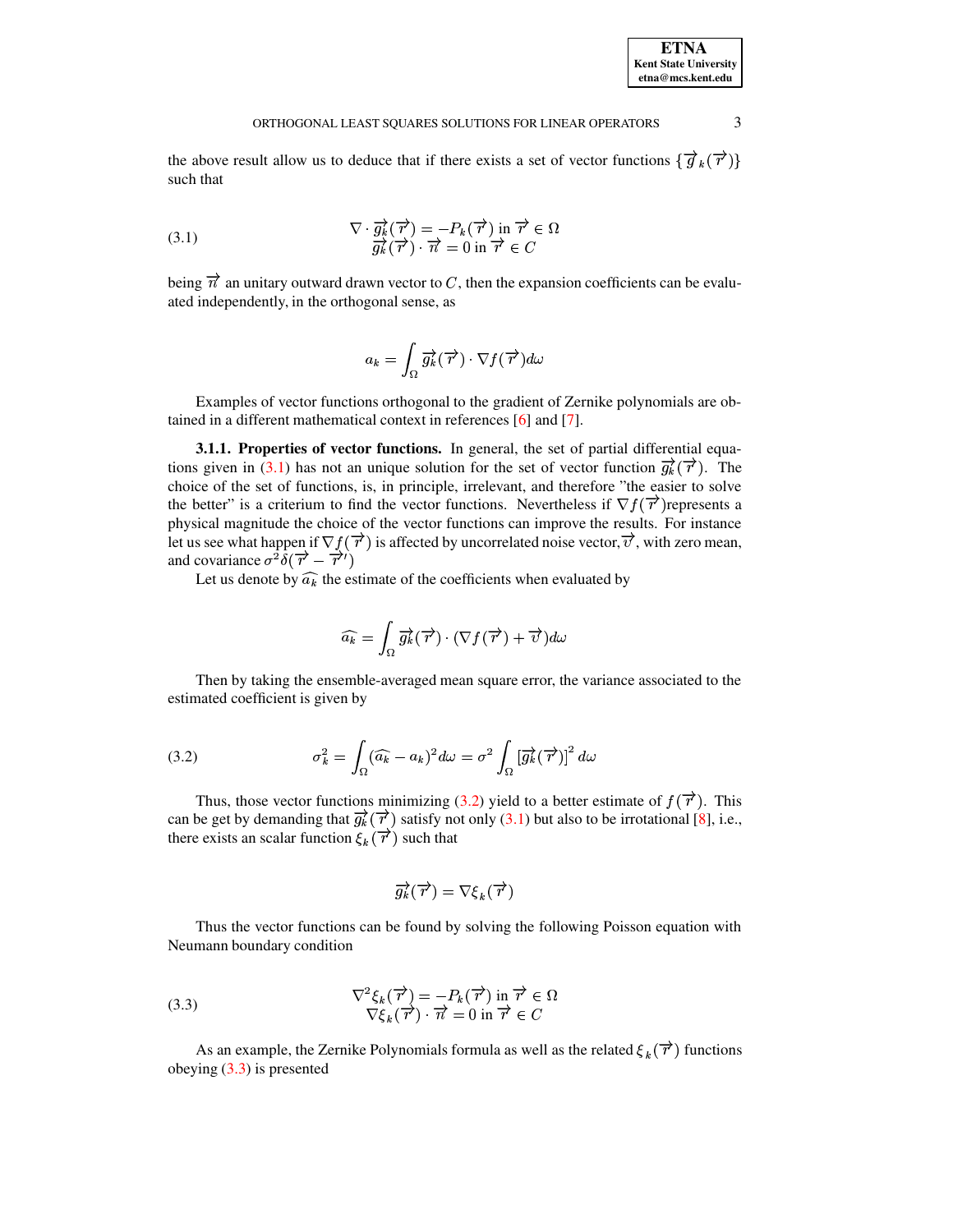## 4 E. ACOSTA

$$
Z_{n,l}(r,\theta) = c_{n,m} \sum_{j=0}^{\frac{n+|m|}{2}} \frac{(-1)^j (n-j)! r^{n-2j}}{j! (\frac{n+m}{2} - j)! (\frac{n-m}{2} - j)!} e^{im\theta}
$$
  

$$
\xi_{n,l}(r,\theta) = c_{n,m} \sum_{j=0}^{\frac{n+|m|}{2}} \frac{(-1)^j (n-j)! (r^{n-2j+2} - (1-\delta_{0,m}) \frac{n-2j+2}{m} r^m)}{j! (\frac{n+m}{2} - j)! (\frac{n-m}{2} - j)!} e^{im\theta}
$$

(the usual complex and two index notation has been used,  $c_{n,m}$  are normalization constants [\[1\]](#page-5-0) and  $\delta_{0,m} = \begin{cases} 0 \text{ if } m \neq 0 \\ 1 \text{ if } m = 0 \end{cases}$ )

It must be stressed the fact that depending on the set of chosen functions,  $\{P_k(\vec{r})\}\$ , and the characteristics of the integration domain  $\Omega$ , it is not always possible to obtain minimum norm solution for all the set vector functions as well as polynomic solutions as for the previous case. For instance, for orthogonal polynomials in an annulus, as  $C$  represents inner and outer circumferences, then  $\nabla \xi_k(\vec{r}) \cdot \vec{n} = 0$  in  $\vec{r} \in C$  represents two boundary conditions and it is not possible to find polynomic solutions for all the basis elements since terms in the shape  $\log r$ ,  $r^{-m} \sin(m\theta)$ ,  $r^{-m} \cos(m\theta)$  are square or rectangular domain and a orthogonal basis made by Cartesian product of orthogonal  $(m\theta)$  are needed to fullfill both conditions. For a polynomialsin one dimension it is not possible to get minimum norm solution for all the basis elements due to the need of four boundary conditions.

**3.2. The Radon transform in two variables.** It is well-known that Radon transform can be considered as linear operator which in polar coordinates can be written as

$$
Rf(p,\theta)=\int_0^{2\pi}\int_0^a f(r,\phi)K(r,\phi;p,\theta) r dr d\phi
$$

being  $a \in (0, \infty)$  and  $(0, \infty)$  and

$$
K(r, \phi; p, \theta) = \delta(p - r \cos \phi \cos \theta - r \sin \phi \sin \theta)
$$

thus representing the integral of the function  $f(r, \phi)$  over the line defined in normal form by  $p$  and  $\theta$  [\[4\]](#page-5-6)

$$
p - x\cos\theta - y\sin\theta = 0
$$

For integral operators,  $\overrightarrow{V}$  can be set to zero [\[2\]](#page-5-1) and thus, with some algebra, it can be easily shown that the adjoint operator  $\widetilde{R}g(p, \theta)$  is given by

$$
\widetilde{R}f(p,\theta)=\int_0^{2\pi}\int_0^a f(r,\phi)\widetilde{K}(r,\phi;p,\theta) r dr d\phi
$$

with

$$
\widetilde{K}(r,\phi;p,\theta) = \frac{p}{r}K(p,\theta;r,\phi) = \frac{p}{r}\delta(r-p\cos\phi\cos\theta - p\sin\phi\sin\theta)
$$

representing the integral over the circumference that is tangent to the line defined by  $p$ and  $\theta$  and passes through the origin of coordinates (the tangency point and the origin define the extremes of a diameter).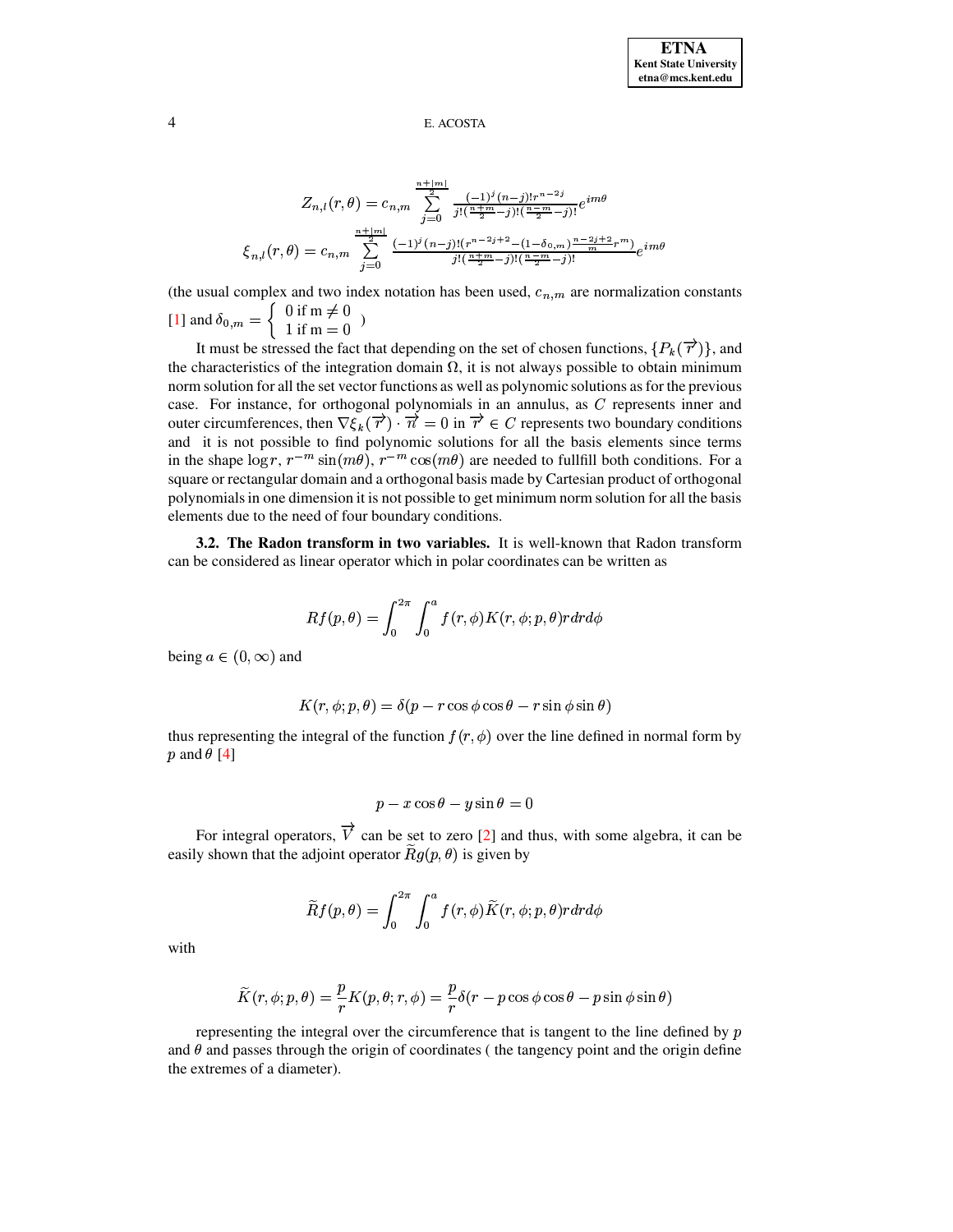## ORTHOGONAL LEAST SQUARES SOLUTIONS FOR LINEAR OPERATORS 5

In this way if there exist a set of functions  $h_k(\vec{r})$  such that

$$
\widetilde R h_{\bm{k}}(p,\theta) = p P_{\bm{k}}(p,\theta)
$$

then

$$
a_k=\int_0^{2\pi}\int_0^a h_k(p,\theta)Rf(p,\theta)dpd\theta
$$

For  $a = 1$  and choosing as orthogonal basis the Zernike polynomials, the  $h_k(\vec{r})$  func-<br>care related to Chebyshey polynomials of second kind[4]<sup>2</sup> tions are related to Chebyshev polynomials of second kind $[4]^2$  $[4]^2$  $[4]^2$ 

As an example the first six orthogonal polynomials of Appell and Kampé de Fériet[[5\]](#page-5-7) for the unit circle and the corresponding  $h_k(\vec{r})$  functions are shown

$$
U_k(p, \theta) \qquad h_k(p, \theta)
$$
  
\n
$$
\begin{array}{ccc}\n & h_k(p, \theta) \\
1 & \frac{1}{\pi} \\
p \cos \theta & \frac{2}{\pi} p \cos \theta \\
p \sin \theta & \frac{2}{\pi} p \sin \theta \\
3p^2 \cos^2 \theta + p^2 \sin^2 \theta - 1 & \frac{8}{\pi} p^2 \cos^2 \theta - \frac{1}{\pi} \\
p^2 \sin \theta \cos \theta & \frac{4}{\pi} p \sin \theta \cos \theta \\
3p^2 \sin^2 \theta + \cos^2 \theta - 1 & \frac{8}{\pi} p^2 \sin^2 \theta - \frac{1}{\pi}\n\end{array}
$$

**4. Conclusions.** By the use of the generalized Green's theorem it is possible to find set of functions that are orthogonal to the action of linear operators upon a set of orthogonal polynomials. This is equivalent to solve linear equations, both differential equations and integral equations, in an orthogonal least squares sense without solving an eigenfunctions problem.

For the gradient operator the set of functions orthogonal to the gradient of the elements of the chosen basis is not unique, and it has been shown that in some cases it is possible to find only one set obeying additional conditions, that minimize the norm of the difference between the function and its approximating polynomial if the gradient of the function is affected by gaussian noise of zero mean and spatially uncorrelated.

For linear operators, as Radon transform, since no boundary conditions are needed, the set is unique and depends only on the chosen basis and the chosen integration domain

The method can be extended to inner products with weights different than unity as well as to orthogonal functions in general.

Acknowledgements. This work was supported by Ministerio de Educción y Ciencia, Grant No. AYA 2004-07773-C02-02.

<span id="page-4-0"></span><sup>&</sup>lt;sup>2</sup>The orthogonality between Radon transform of Zernike polynomials and Chebyshev polynomials need integration in the radial coordinate between -1 and 1